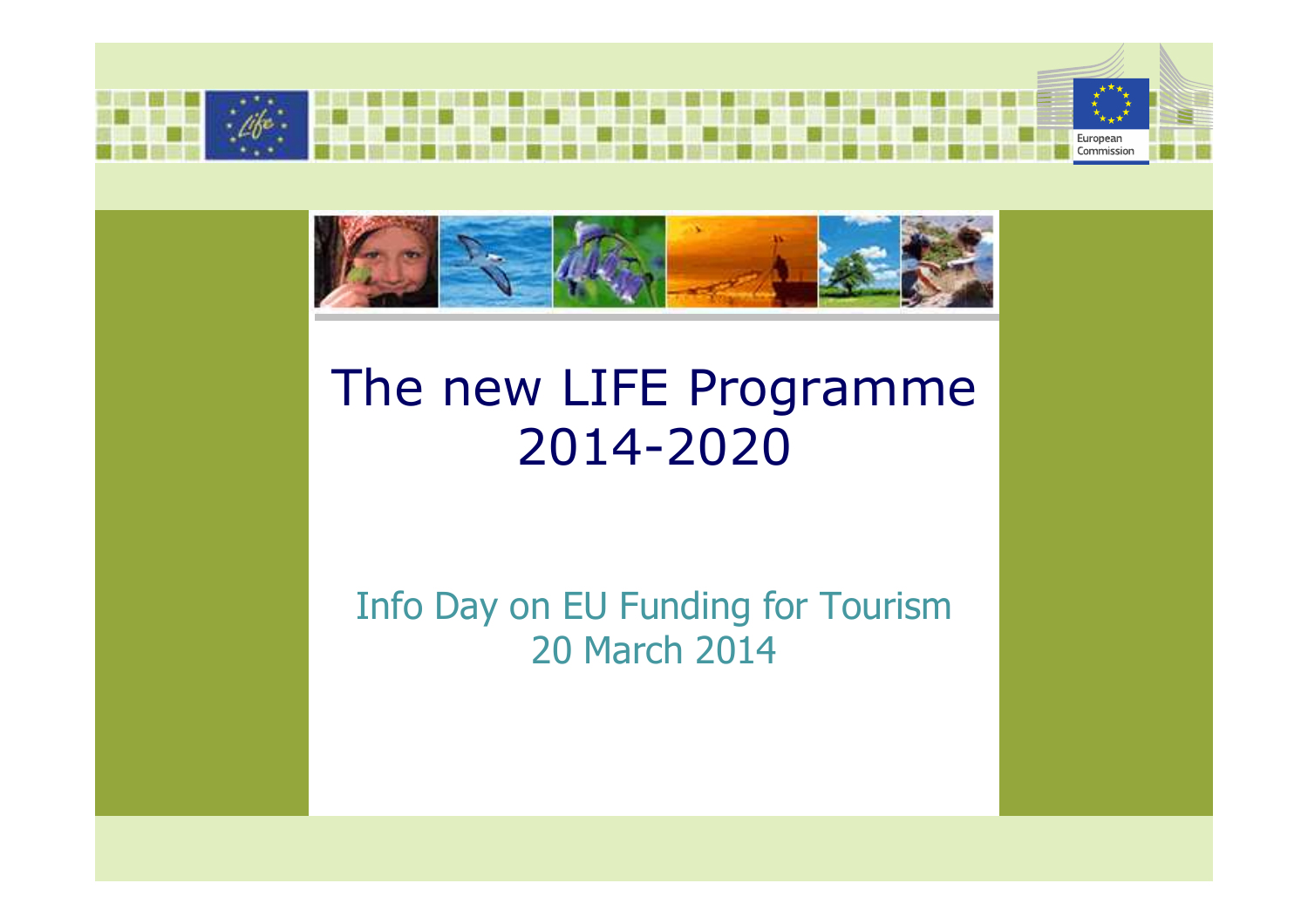

# Why LIFE?

- **LIFE is a catalyst:** it provides a **platform** for the development and exchange of best practices and knowledge thereby improving, catalysing and accelerating changes;
- **LIFE** is the ideal instrument to show to regional and national authorities the benefits of investing in the environment sector and incentivising them to **develop strategic frameworks for spending.**
- **LIFE** has been **successfully tested since 1992**: positive feed-back and final evaluation, more than 3100 projects funded









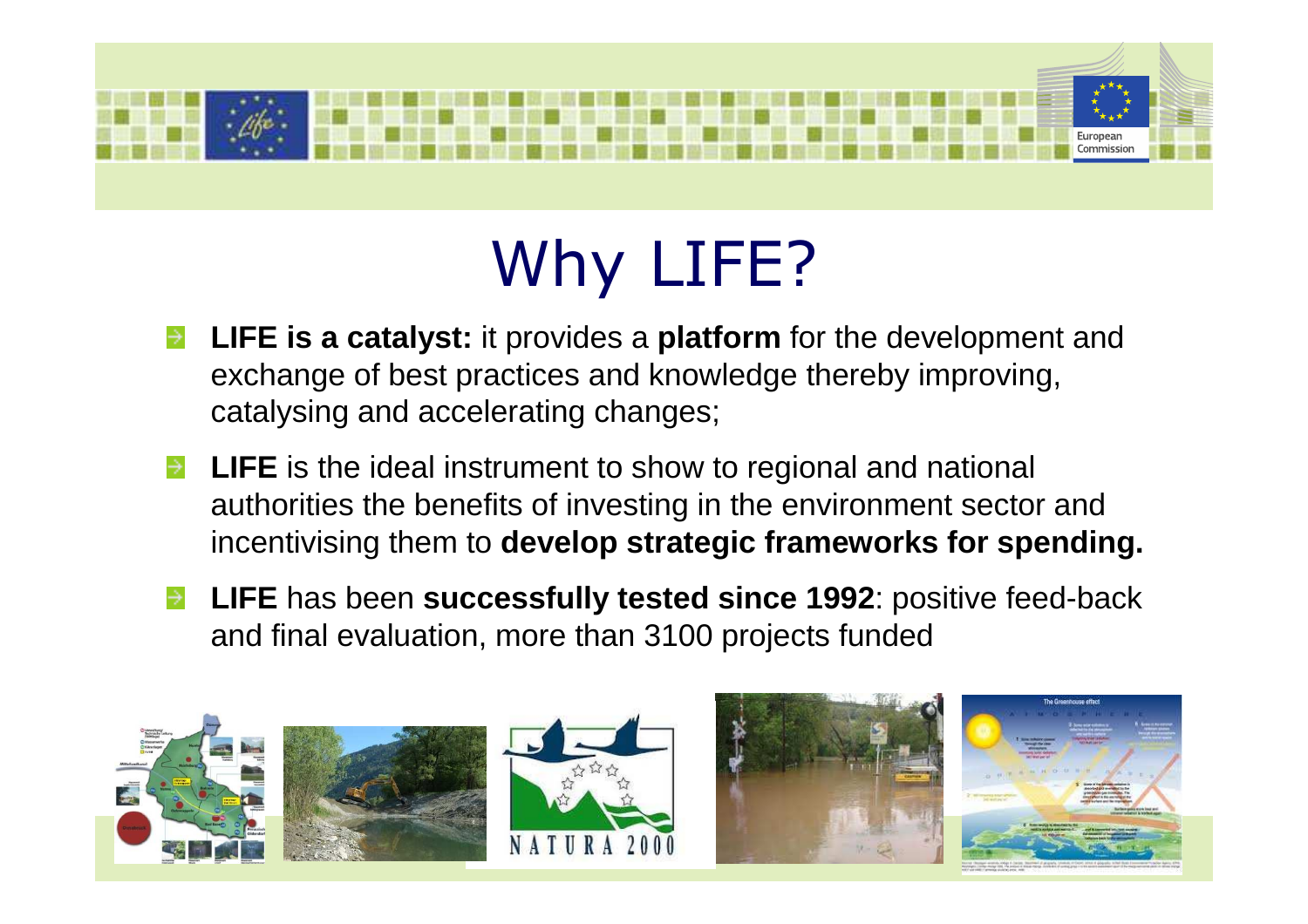

## LIFE – Then and Now

- **LIFE 1992-2013**: more than 3100 projects in the fields of $\rightarrow$
- **nature & biodiversity**  $\rightarrow$
- other **environmental protection** $\rightarrow$
- **information and governance** $\rightarrow$
- **LIFE 2014 to 2020**, two sub-programmes for:
- **environment**
- **climate action**







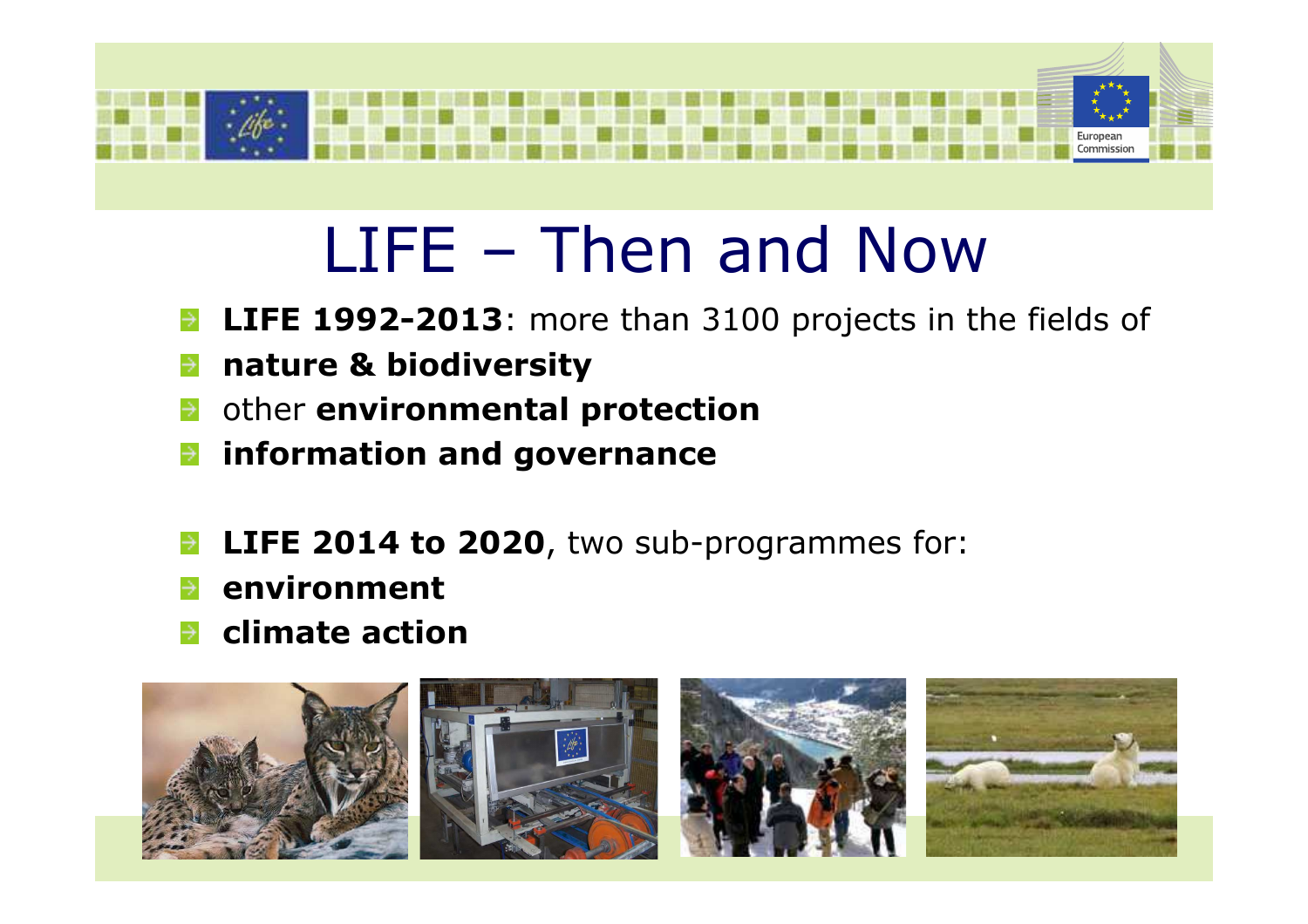

## LIFE 2014-2020 - Overview

**B** Sub-programme for environment

- Environment & Resource Efficiency (ENV)
- Nature & Biodiversity (NAT, BIO)
- Environmental Governance & Information (GIE)
- Sub-programme for climate action
- Climate Change Mitigation (CMM)
- Climate Change Adaptation (CCA)
- Climate Change Governance & Information (GIC)









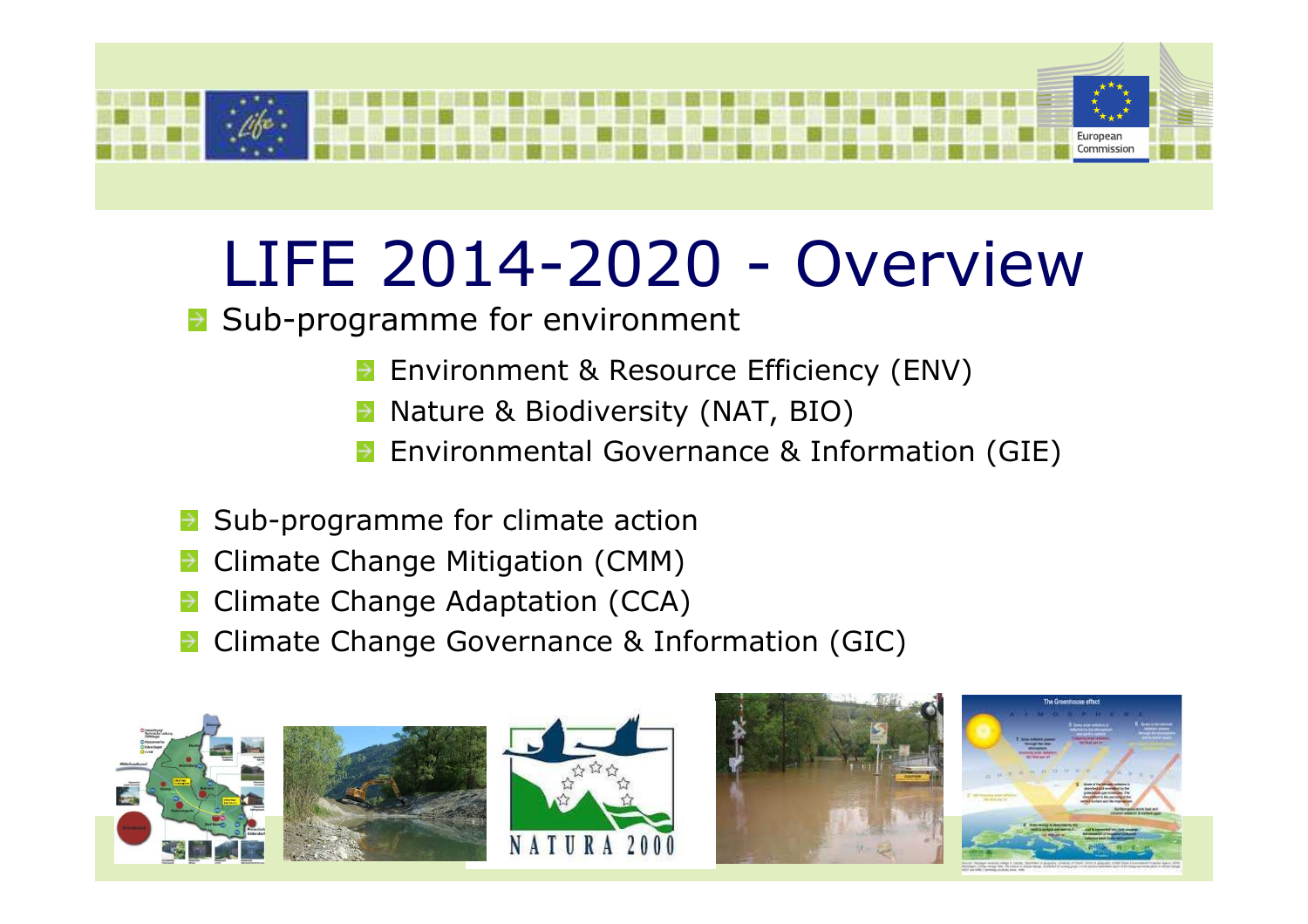

## LIFE – structure for 2014-2020

**LIFE Programme€3,456.7 (2014-2020)** 

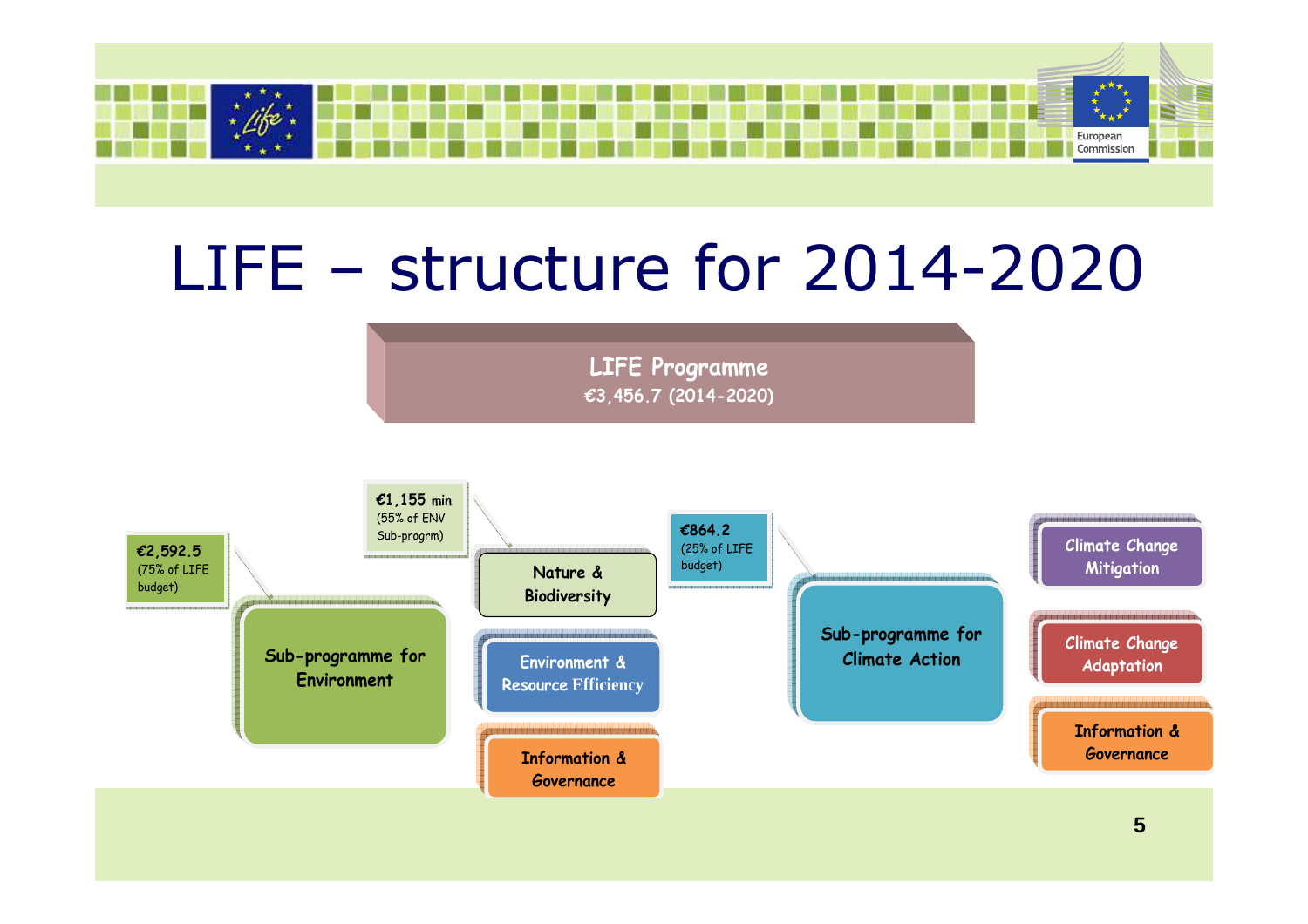

## LIFE 2014-2020 - Legal Framework

- **The LIFE Regulation** (Regulation (EU) 1293/2013 of 20/12/2013)
- **The LIFE multiannual work programme 2014-2017**(Commission Decision of 19/03/2014)

The Action/Operating **grant agreements** of beneficiaries with the **Contracting Authority** (including **Common provisions**) or agreements of recipients **with banks**

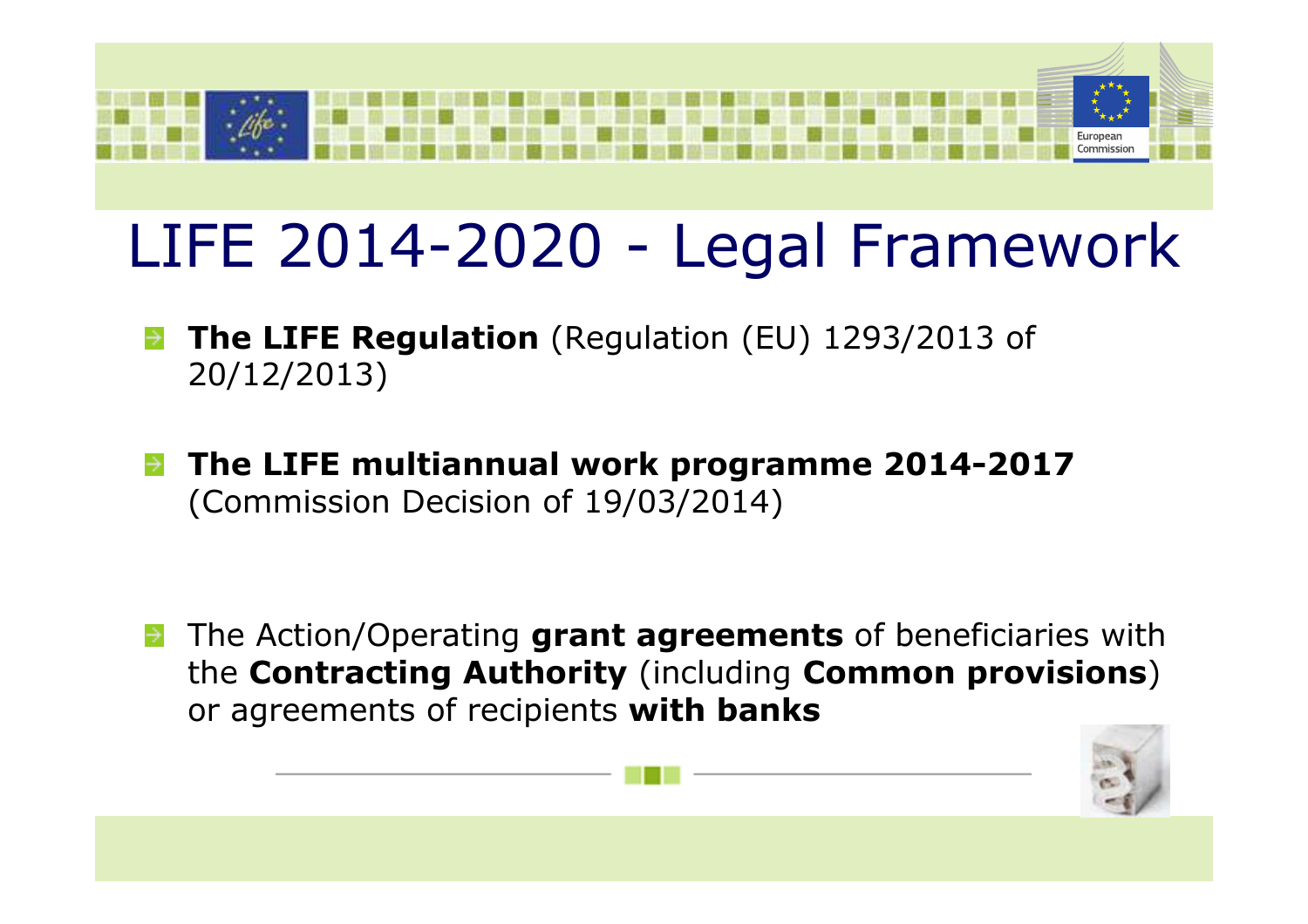

# LIFE 2014-2020 – The objectives

- **resource-efficient, low-carbon and climate-resilient economy**; protecting and improving the **environment**; maintaining and improving **biodiversity**, ecosystems and, in particular, the **Natura 2000 network**
- improving the development, implementation and enforcement of **Union environmental and climate policy and legislation**
- **integrating and mainstreaming** of environmental and climate objectives into other Union policies
- improving environmental and climate **governance**
- the implementation of the **7th Environment Action Programme**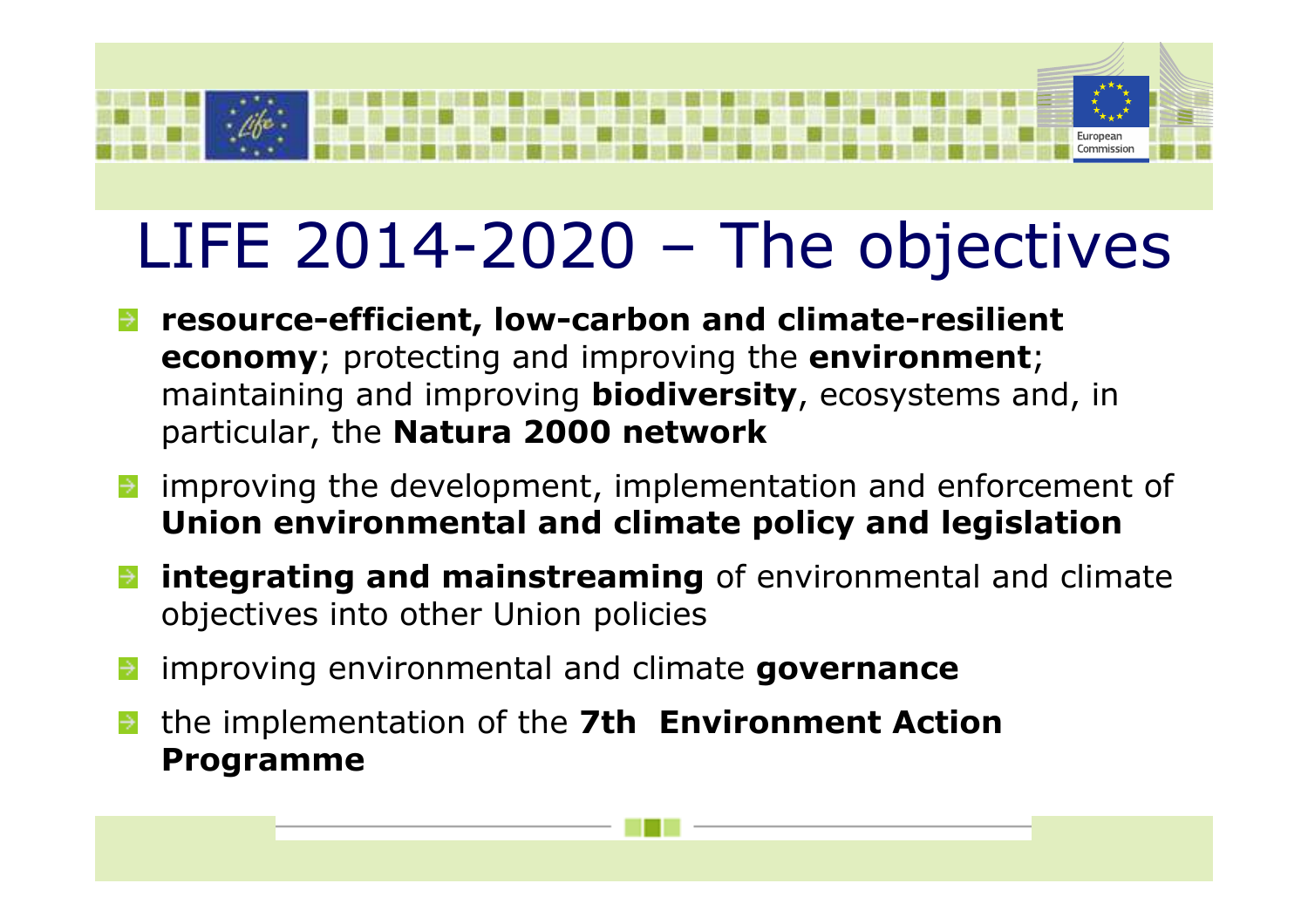

## LIFE 2014-2020 - Budget

#### LIFE 2014 to 2020: total budget of **€3.5 billion** $\rightarrow$

- For **projects** funded by action grants and financial instruments: **€2.8 billion** (81% of total)
- Sub-programme for **environment €2.1 billion** for projects  $\rightarrow$
- **Nature & Biodiversity** including **related governance and information €1.22 billion** (more than 55% of sub-programme ENV minus FI)D<sub>OC1</sub>
- Sub-programme for **climate action €0.69 billion** for projects
- **Operating grants** to environmental and climate **NGOs €63 million**

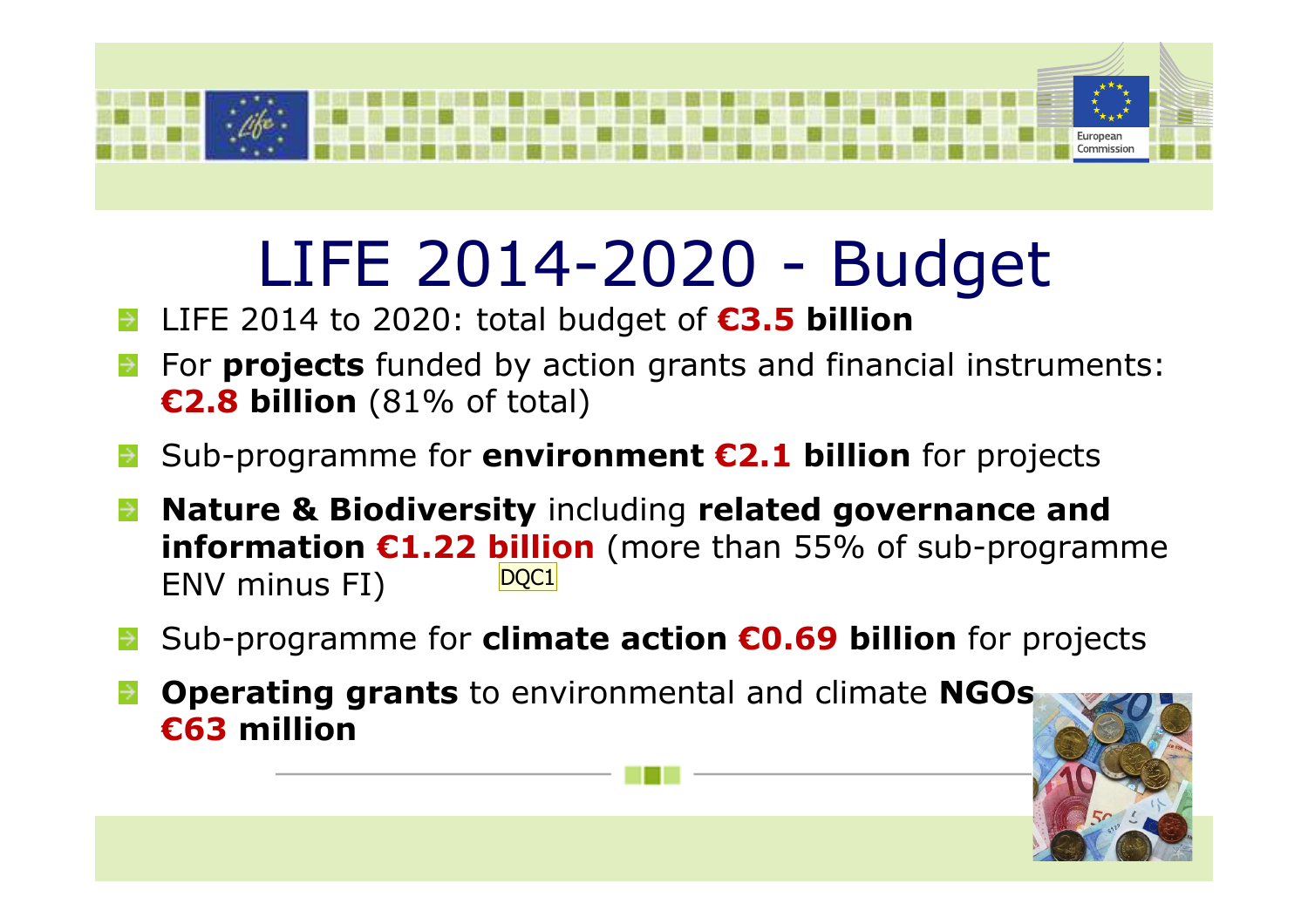**Diapositiva 8**

**DQC1** deleted (minus FI)<br>DQC; 19/03/2014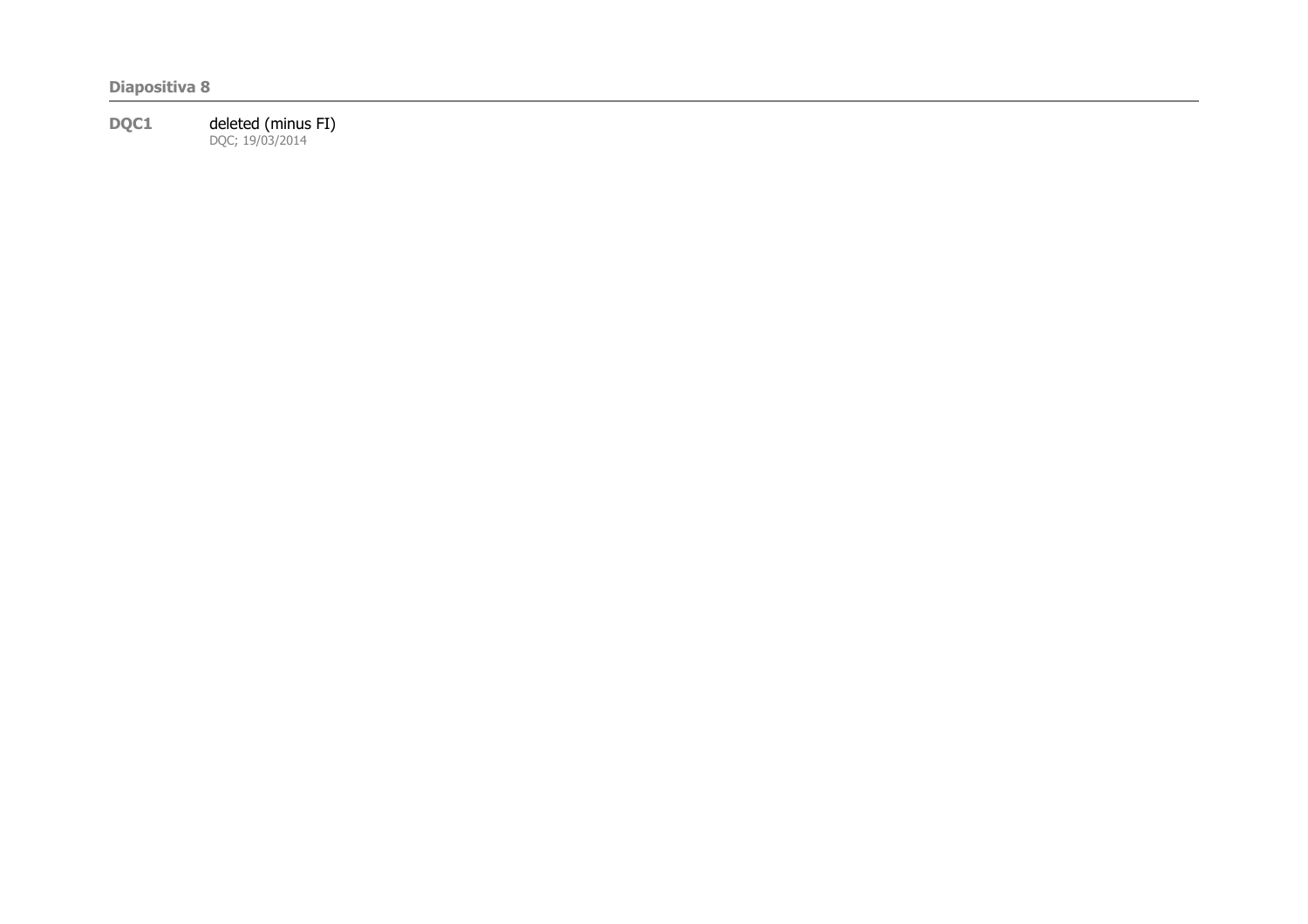

# LIFE 2014 - Budget

- In 2014: total budget of **€ 404.6 million**
- For **projects** funded by action grants and financial instruments: **€324.6 million** (81% of total)
- Sub-programme for **environment €245.4 million** for projects
- **Nature & Biodiversity** including **related governance and information € 132.8 million** (55% of sub-programme ENV minus FI)
- Sub-programme for **climate action €79.2 million** for projects
- **Operating grants** to environmental and climate **NGOs €9 million**

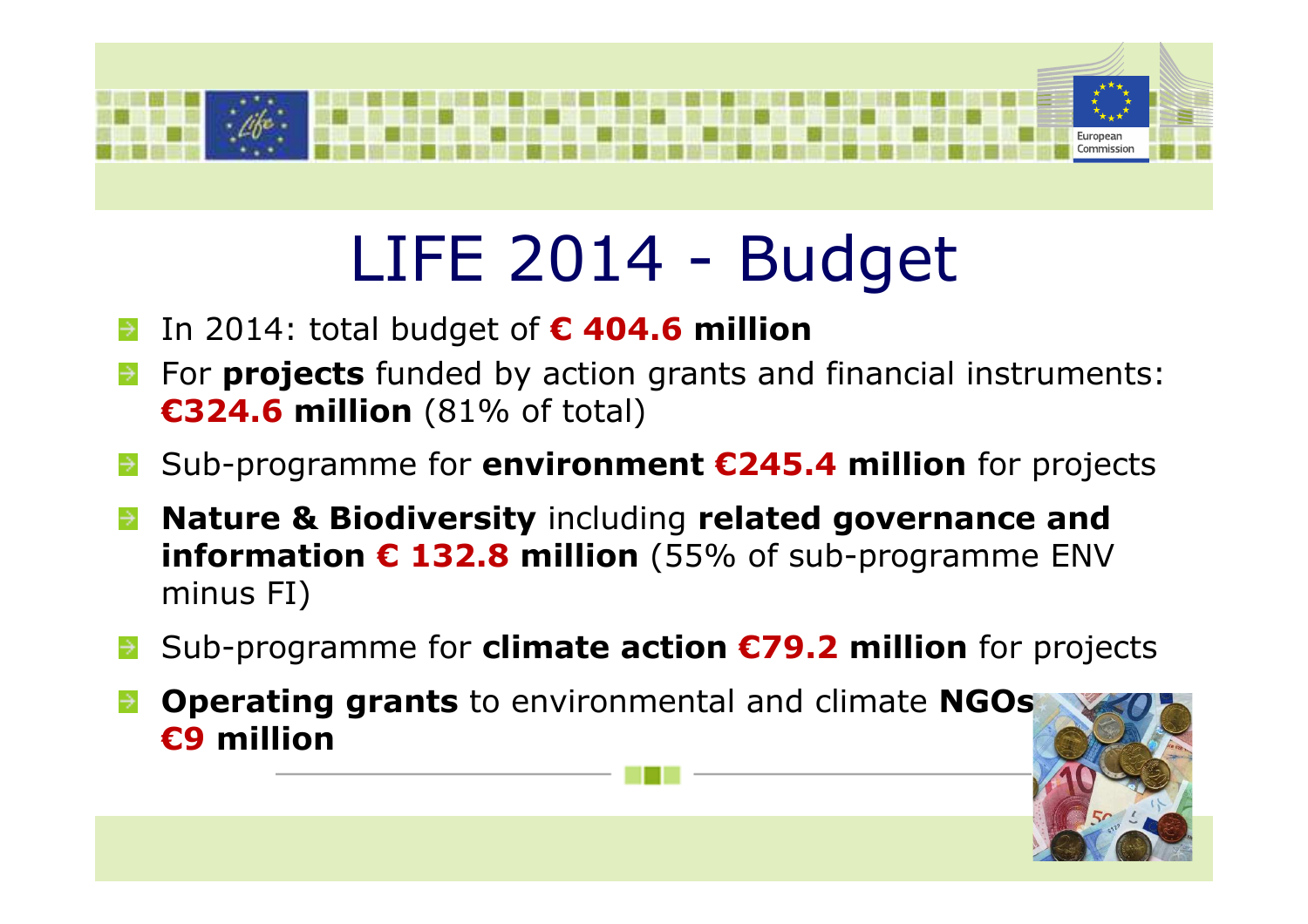

## LIFE ENV+CLIMA - Common features

- Address **similar stakeholders**, **emphasise the same aspects**, **exclude the same elements**
- **SME, NGO, public administration** active in the field of environment and climate protection
- Emphasis on **replicability/transferability** and **longterm sustainability** of the project results
- **Not for research** or **market replication** ( $\Leftrightarrow$  H2020)
- **No big infrastructures, not focussed on rural or regional development** (⇔ agricultural, structural<br>funds) funds)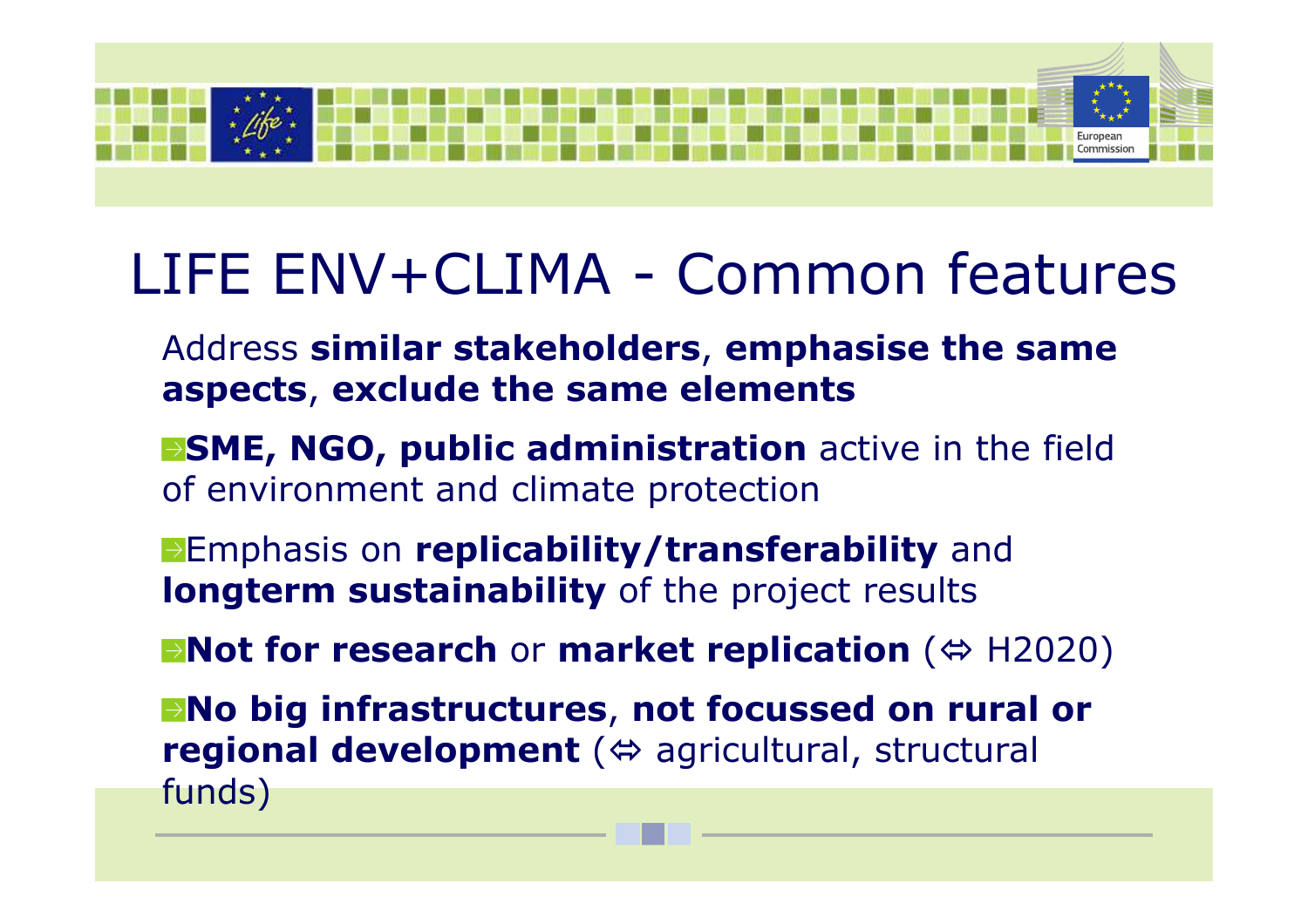

# $LIFE - What's new? (1)$

- *Priorities:* **Climate action** =>**CCM** and **CCA; Governance** component => from INF to **GIE/GIC; Emphasis on replicability/transferability and outcome indicators**
- *Funding types:* **Innovative financial instruments** => NCFF, PF4EE
- *Projects Types:* **Integrated**, **technical assistance, capacity building, preparatory projects**
- *Project topics:* for **traditional projects** under the **subprogramme for environment**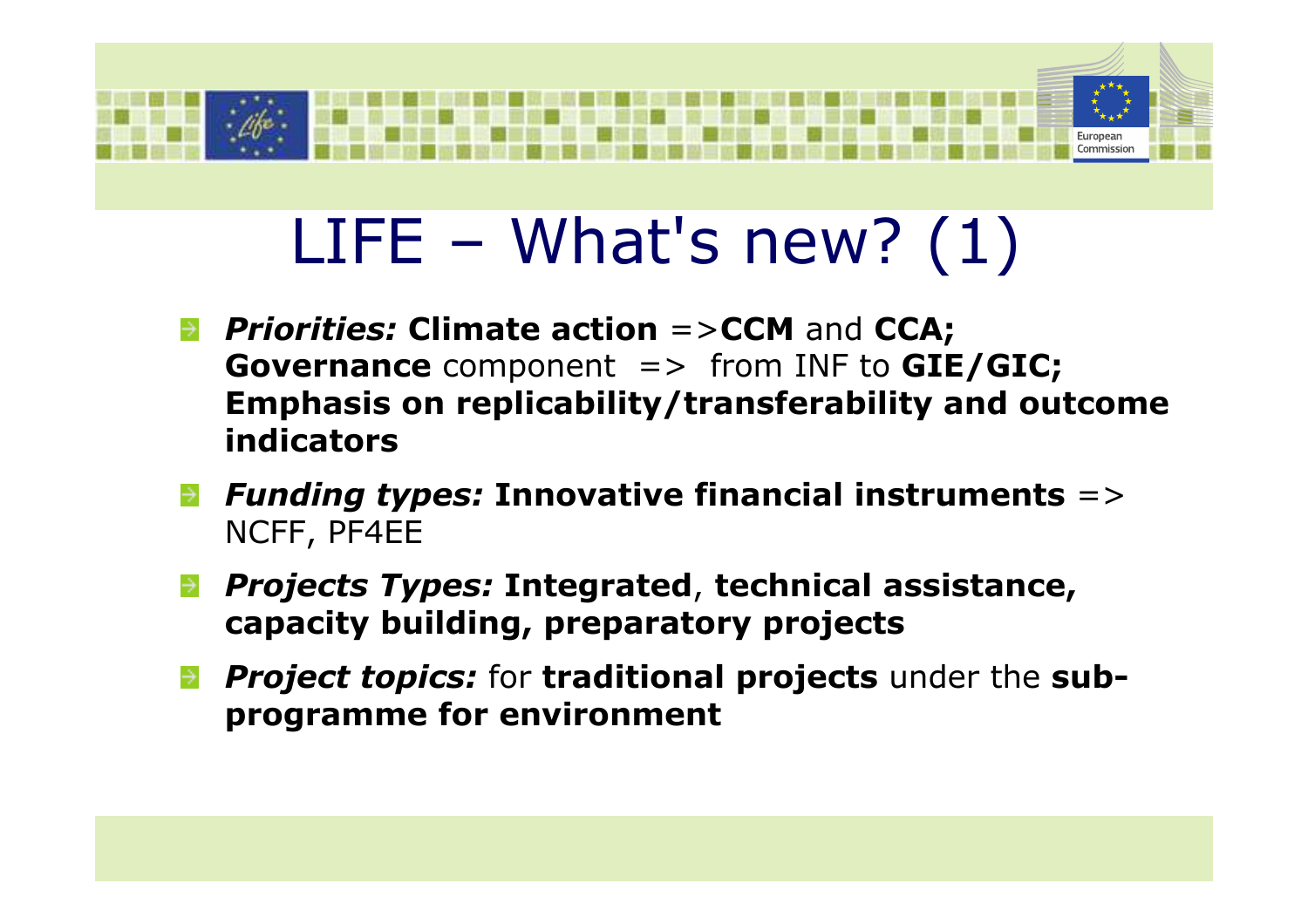

# $LIFE - What's new? (2)$

- *Funding rate:* **in general 60% of eligible cost in the first 4 years; 100% for capacity building**
- *Actors:* **EASME** for **grants** except environmental integrated projects; **EIB/intermediary banks** for **financial instruments**; intervention **NCP only if desired**
- **National Allocations: Only for environment subprogramme, only until 2017**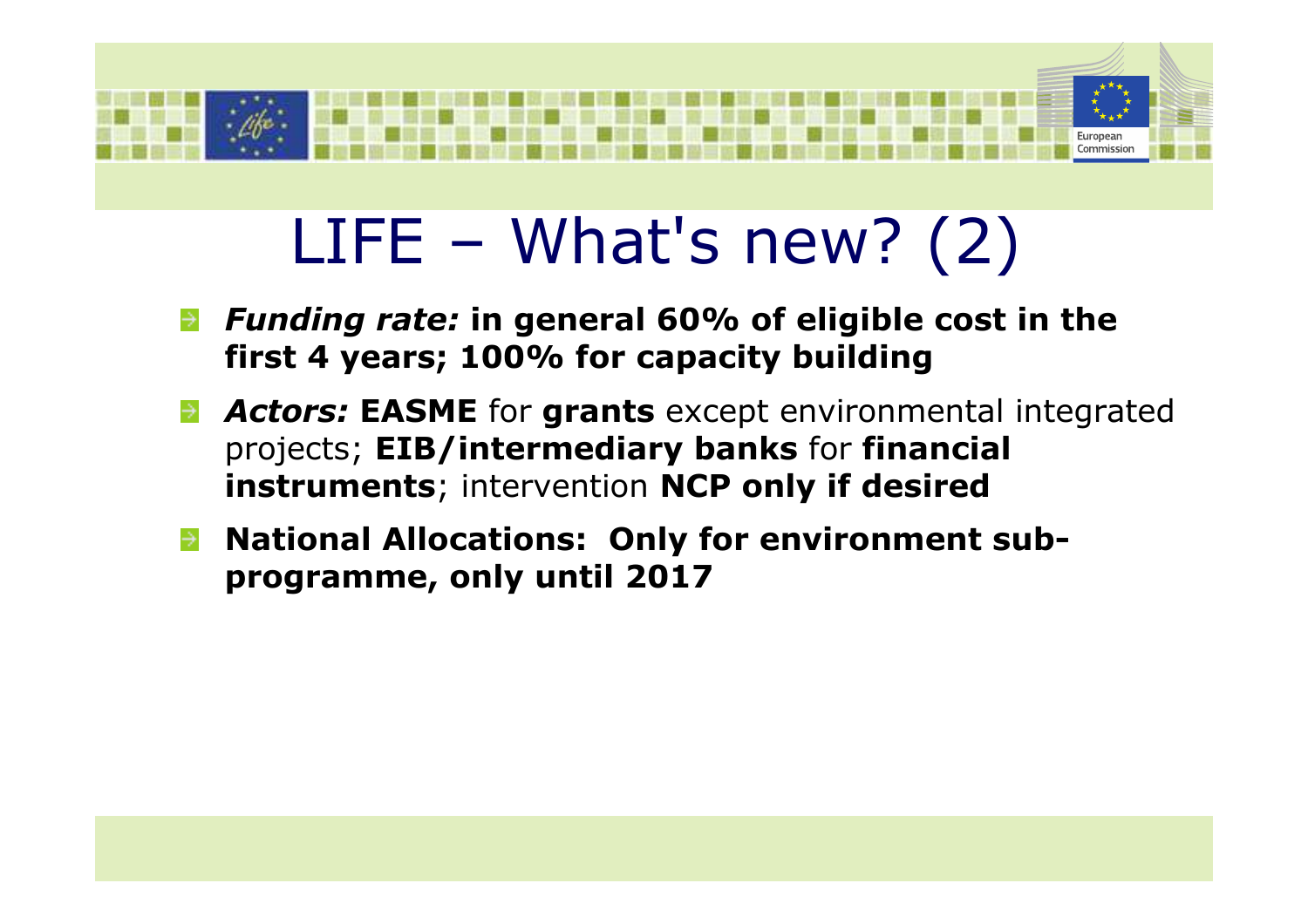

## Tools: The "traditional" projects**For whom?**

Mainly SME, NGO, public administrations active in the field of environment and climate protection

#### **What for?**

 $\rightarrow$  Pursuit of general and specific objectives of the 6 priority areas. Sub-programme for environment: additional focus on thematic priorities and on project topics (LIFE multiannual work-programme for 2014-2017 -LIFE MAWP for 2014-2017)

### **Average size?**

 $\rightarrow$ 1 to 5 beneficiaries; EU contribution: €500,000 to €1.5 mio.

### **Co-funding rate?**

**1-60%**; NAT: for priority habitat/species: 75%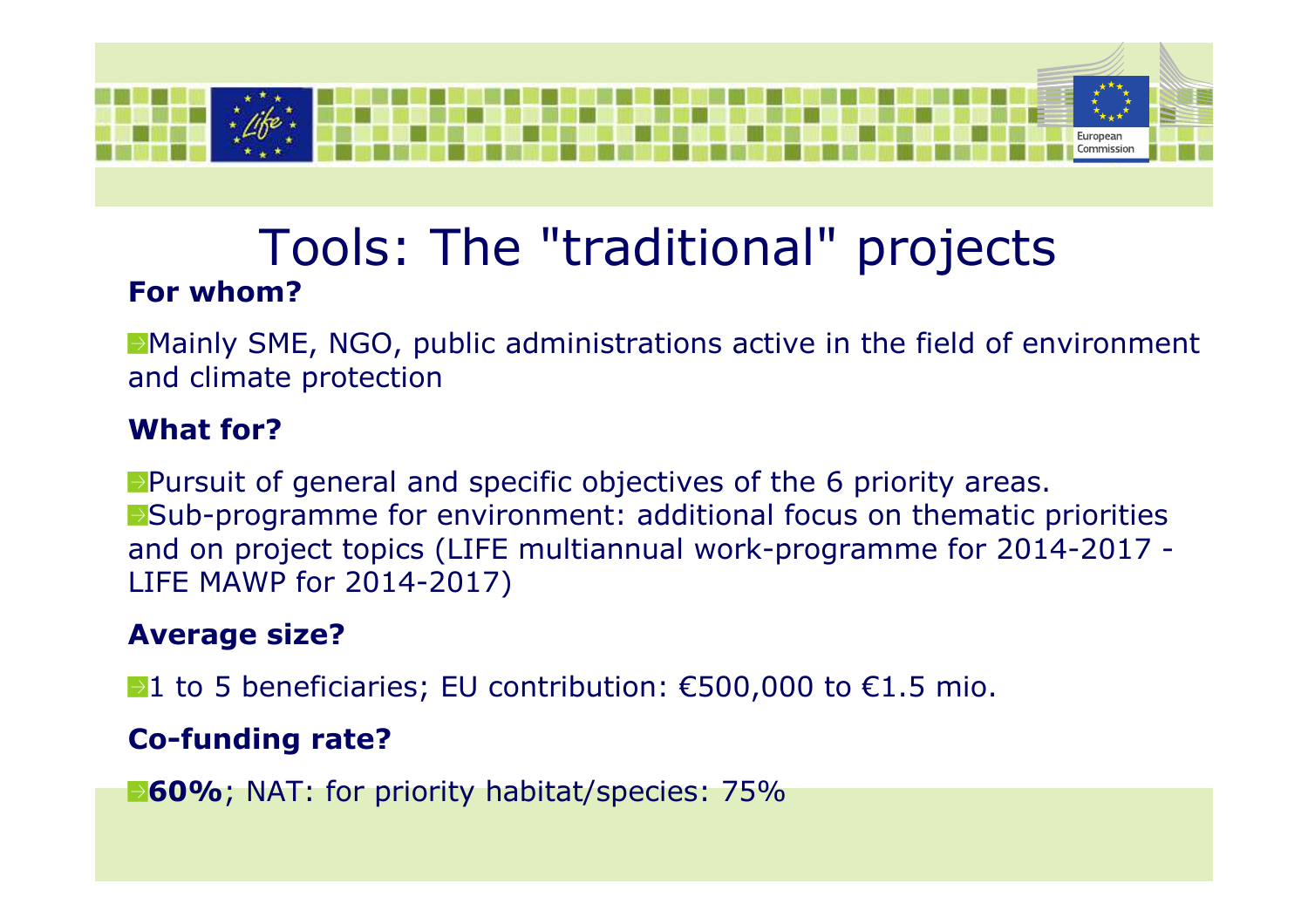## Project topic examples

- Projects promoting **synergies between integrated coastal management andmaritime spatial planning**, demonstrating the added value of coordinating integrated coastal management and maritime spatial planning in new marine contexts, supporting the concrete implementation of sea basin strategies including implementation of relevant Union law, or connecting integrated coastal management and maritime spatial planning with the procedures for designating and managing Marine Protected Areas or Natura 2000 sites.
- Projects implementing **integrated and comprehensive policies for sustainable urban planning and design** through innovative approaches regarding urban public transport and mobility, sustainable buildings, energy efficiency or urban biodiversity conservation.
- Projects targeting **invasive alien species**, where these are likely to deteriorate the conservation status of species (including birds) or habitat types of Community Interest in support of the Natura 2000 network.
- Projects aiming to initiate **beach and sea clean-up schemes** as a means to increase  $\rightarrow$ awareness of the impacts of marine litter, and thereby increasing awareness on issues related to the protection of the marine environment that are targeted by the Marine Strategy Framework Directive (2008/56/EC).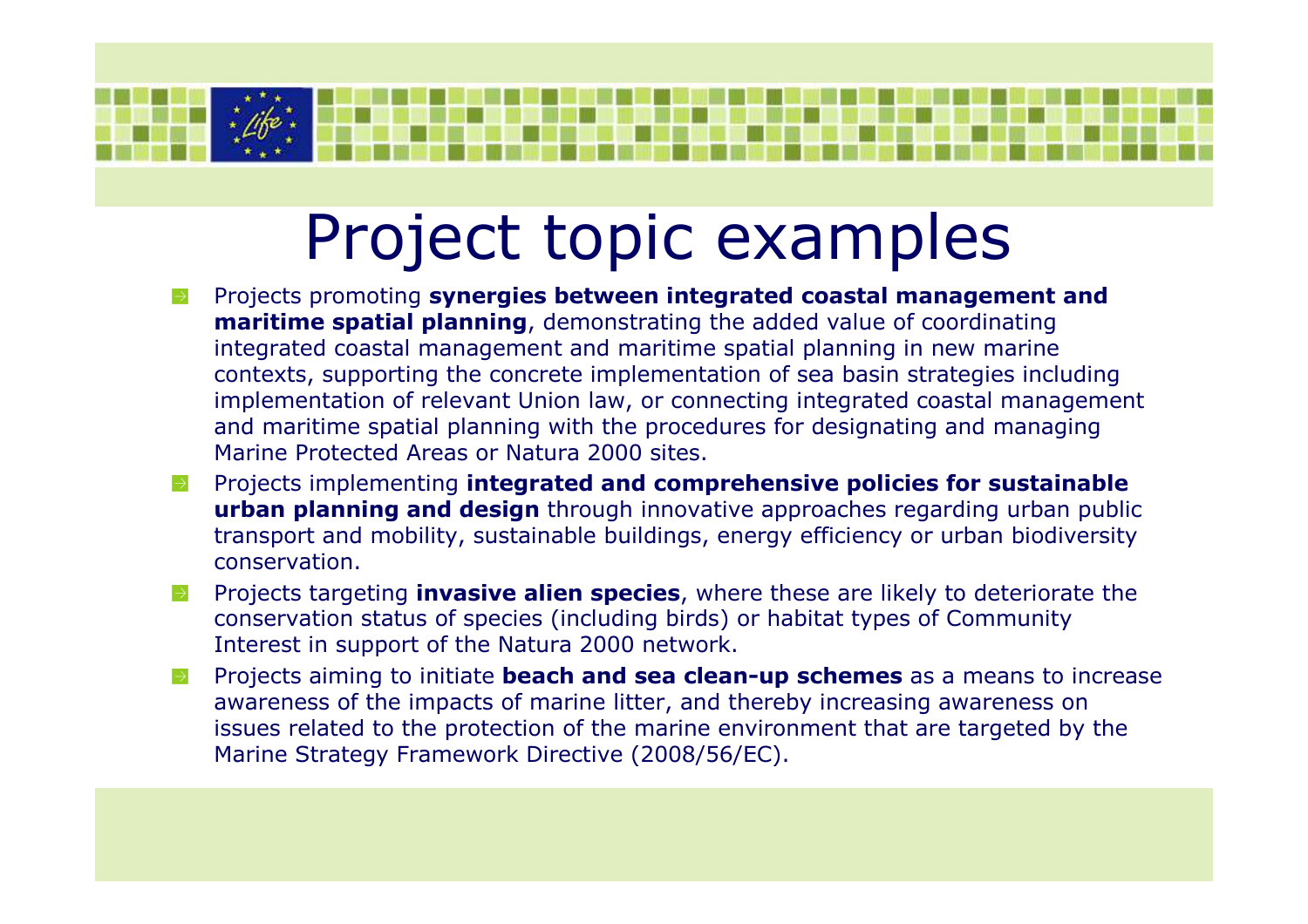

## Tools: Integrated projets (IPs)**For whom?**

Mainly public administrations and other entities active in the field of environment and climate protection and capable of coordinating, besides the IP, complementary actions co-funded by additional private, public (preferably EU) funds.

### **What?**

 $\rightarrow$ Implementing Union environmental and climate plans and strategies (LIFE MAWP for 2014-2017); big scale; complementary actions with additional co-funding; involvement stakeholders

#### **Average size?**

 $\rightarrow$  2 to 10 beneficiaries; EU contribution: €10 mio. to €15 mio.; about 3 IPs per Member State.

### **Co-funding rate?**

**60%**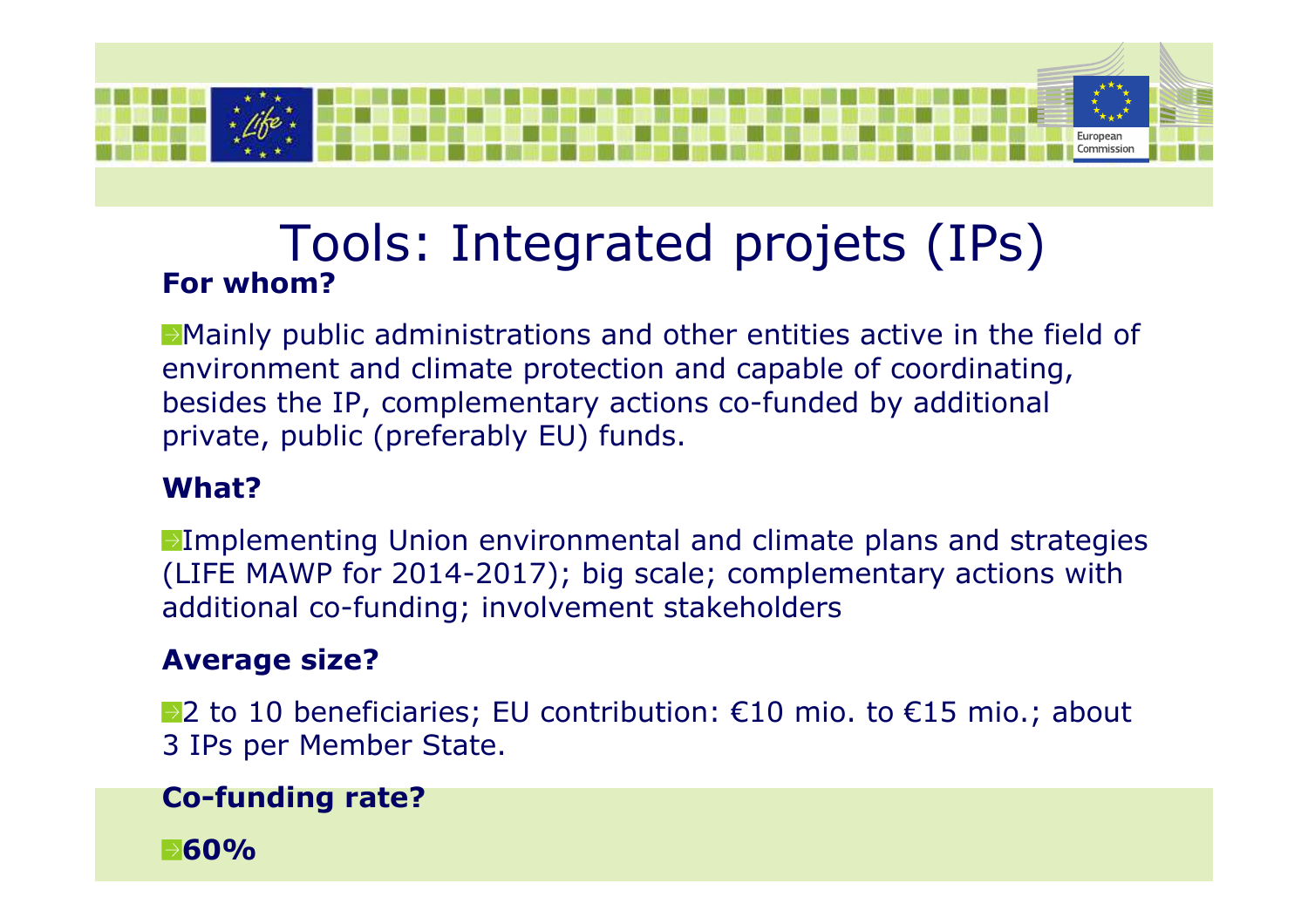

## LIFE – IPs – the concept

**Plan/strategy** implemented by the IP and complementary

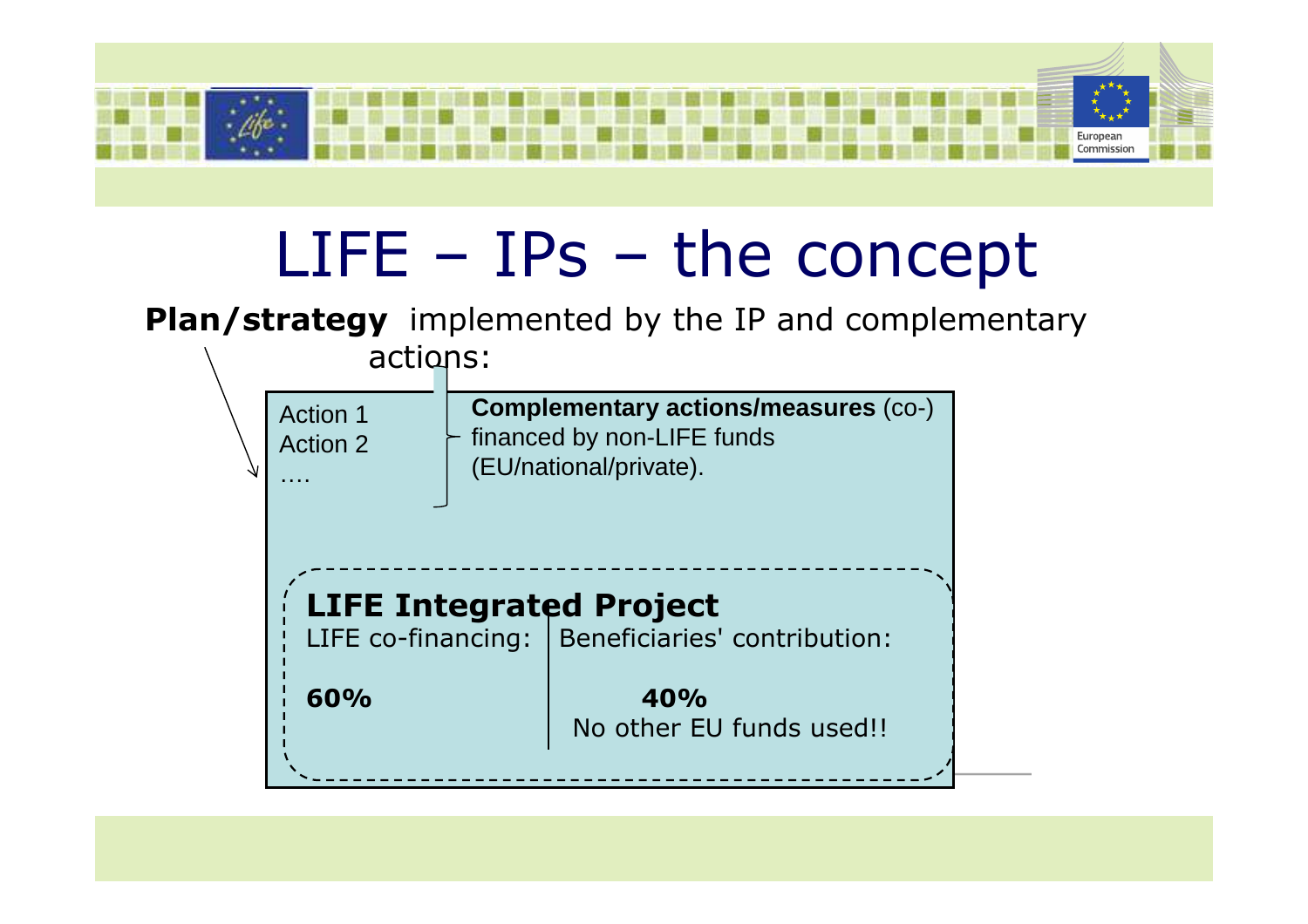

## Tools: Technical Assistance Project (TAs)

### **For whom?**

For those who would like to submit an IP, but are need assistance  $\rightarrow$ in finalising the application

#### **What?**

 $\rightarrow$  Support in drafting the IP application; should be applied for a year before the intended IP

### **Average size?**

Maximum 1% of the allocation for IP's  $\Rightarrow$  maximum 100.000 $\epsilon$ 

### **Co-funding rate?**

### **60%**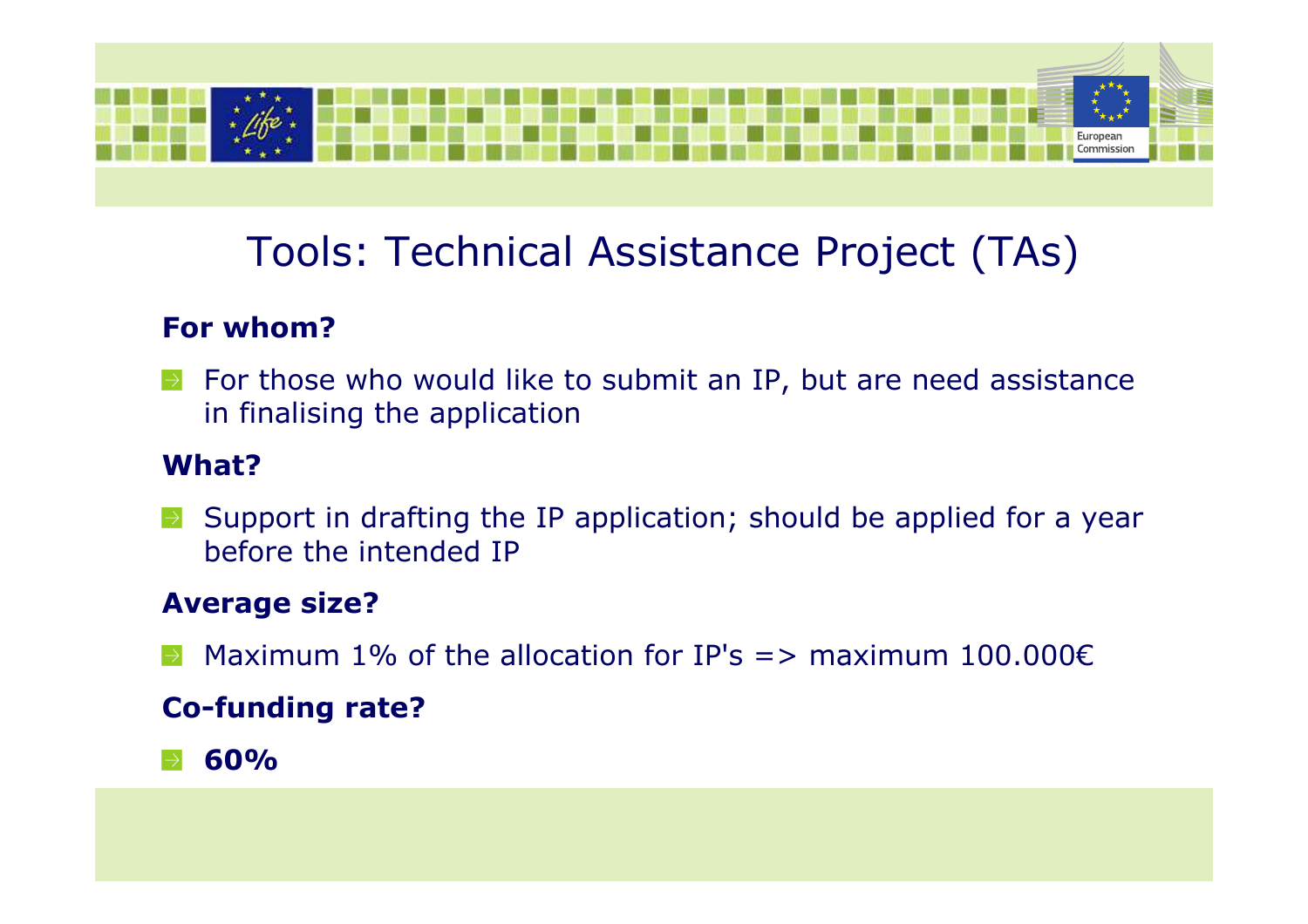

# Projects financed by financial instruments (FIs)

### **For whom?**

Mainly SMEs active in the field of environment and climate protection (NCFF), SME's, households, public administrations wishing to improve their energy efficiency (PF4EE).

### **What?**

▶ Credits/bank guarantees/ ... for environment or climate projects (LIFE MAWP for 2014-2017)

### **Average size?**

 $\rightarrow$ 1 recipient; EU contribution: €5-€10 mio. (NCFF)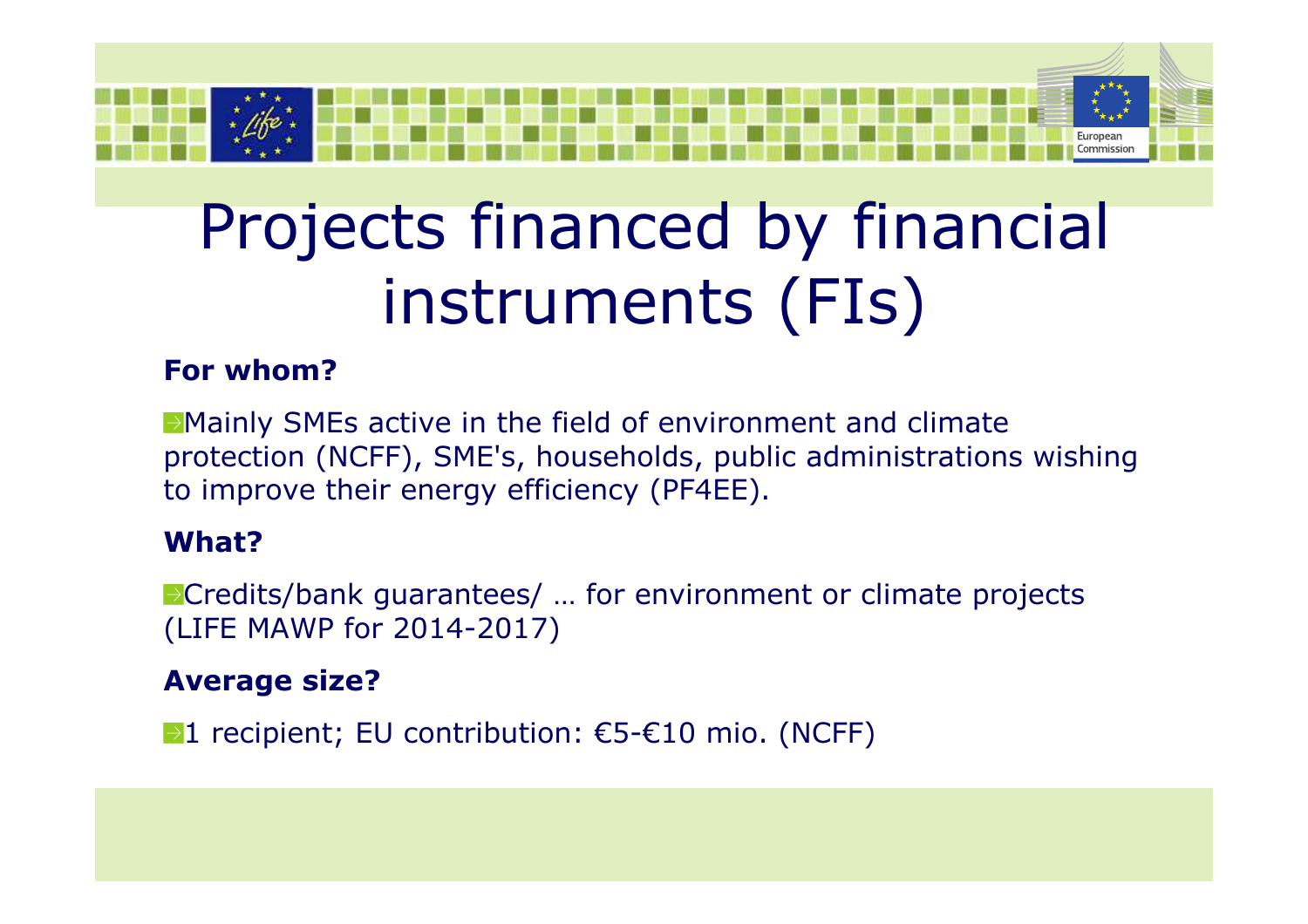